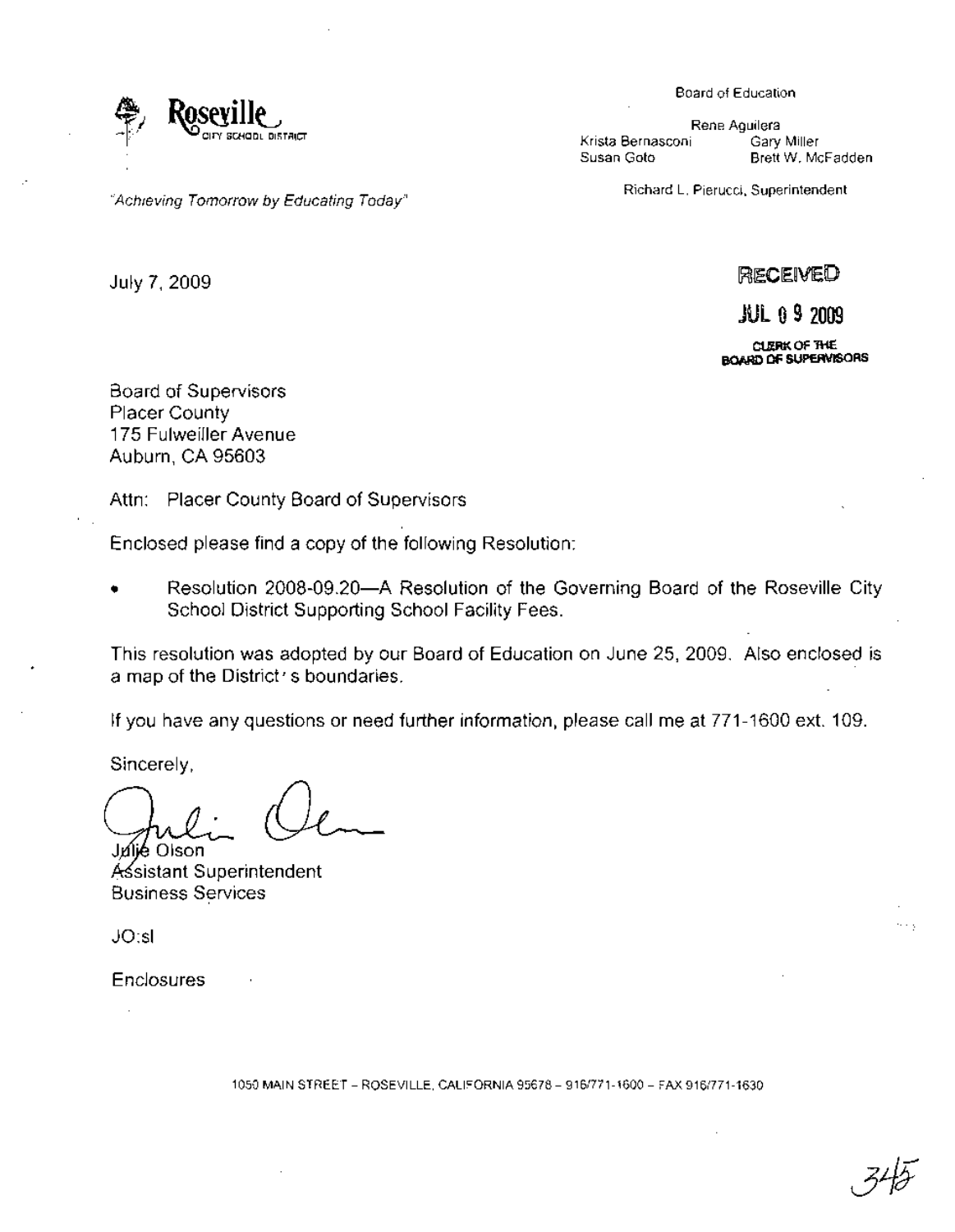## RESOLUTIONNO. 2008-09.20

## A RESOLUTION OF THE GOVERNING BOARD OF THE . ROSEVILLE CITY SCHOOL DISTRICT SUPPORTING SCHOOL FACILITY FEES

WHEREAS, under the provisions of Education Code Section 17620 and Government Code Section 65995, a school district's governing board may establish fees to offset the cost of school. facilities made necessary by new construction following the making of certain findings by such governing board;

WHEREAS, the Governing Board ("Board") of the Roseville City School District (the "District") by way of prior resolutions has heretofore established school facility fees under the provisions of Education Code Section 17620 (formerly Government Code Section 53080) and Government Code Section 65995;

WHEREAS, The District is a feeder district to the Roseville Joint Union High School District and, pursuant to agreement, the two districts share the developer fees collected pursuant to Education Code Section 17620;

WHEREAS, the District has undertaken the completion of a developer fee analysis; and

WHEREAS, pursuant to Education Code Section 17620, the purpose of this Resolution is to approve such fees consistent with the adjustment authorized by the State Allocation Board based upon the statewide cost index for Class B construction and consistent with the District's needs in this area.

## NOW, THEREFORE, BE IT HEREBY RESOLVED by the Governing Board of the Roseville City School District as follows:

Section 1. Procedure. This Board hereby finds that prior to the adoption of this Resolution, the Board conducted a public hearing at which oral and written presentations were made, as part of the Board's regularly scheduled June 25, 2009 meeting. Notice of the time and place of the meeting, including a general explanation of the matter to be considered, has been published twice in a newspaper in accordance with Government Code Section 66018, and a notice, including a statement that the data required by Government Code Section 66016 was available, was mailed at least 14 days prior to the meeting to any interested party who had filed a written request with the District for mailed notice of the meeting on new or increased fees or service charges within the period specified by law.

Additionally, at least 10 days prior to the meeting, the District made available to the public, data indicating the amount of the cost, or estimated cost, required to provide the service for which the fee or service charge is to be pursuant to this Resolution, and the revenue sources anticipated to provide this service, including general fund revenues.

By way of such public meeting, the Board received oral and written presentations by District staff which are summarized and contained in the School Facility Fee Justification

34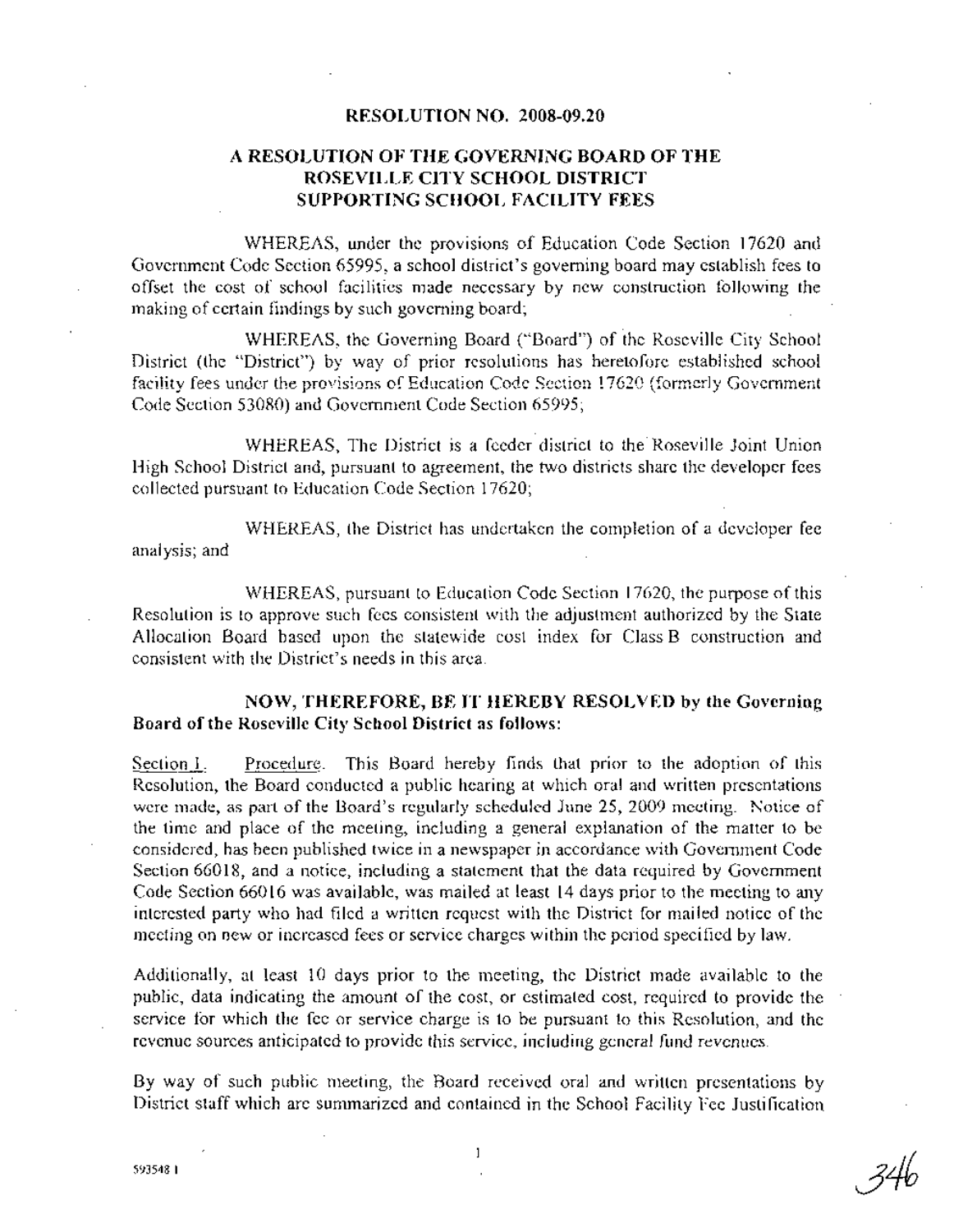Report for Residential, Commercial & Industrial Development Projects for the Roseville City School District (the "Study") along with other materials which formed the basis for the action taken pursuant to this Resolution.

Section 2. Findings. The Board has reviewed the Study as it relates to proposed and potential development, the resulting school facilities needs, the cost thereof, and, the available sources of revenue including the fees provided by this Resolution, and based thereon and upon all other written and oral presentations to the Board, the Board hereby approves'and adopts the Plan and makes the following findings:

A. Enrollment at the various District schools IS presently at or approaching capacity;

B. Additional development projects within the District, whether new residential construction or residential reconstruction involving increases in habitable areas, or new commercial or industrial construction will increase the need for school facilities;

C. Without the addition of new school facilities, further residential development projects or commercial or industrial development projects within the District will result in a significant decrease in the quality of education presently offered by the District;

D. Residential development and commercial or industrial development is projected within the District's boundaries and the enrollment produced thereby will exceed the capacity of the schools of the District. Projected development within the District, without additional school facilities, will result in conditions of overcrowding which will impair the normal functioning of the District's educational programs;

E. The fees proposed in the Study and, the fees pursuant to this Resolution are for the purpose of providing adequate school facilities to maintain the quality of education offered by the District;

F. The fees proposed in the Study and pursuant to this Resolution will be used for the construction and reconstruction of school facilities as identified in the Study;

G. The uses of the fees proposed in the Study and pursuant to this Resolution are reasonably related to the types of development projects on which the fees are imposed;

H. The fees proposed in the Study and pursuant to this Resolution bear a reasonable relationship to the need for school facilities' created by the types of development projects on which the fees are imposed;

1. The fees proposed in the Study and pursuant to this Resolution do not exceed the estimated amount required to provide funding for· the construction or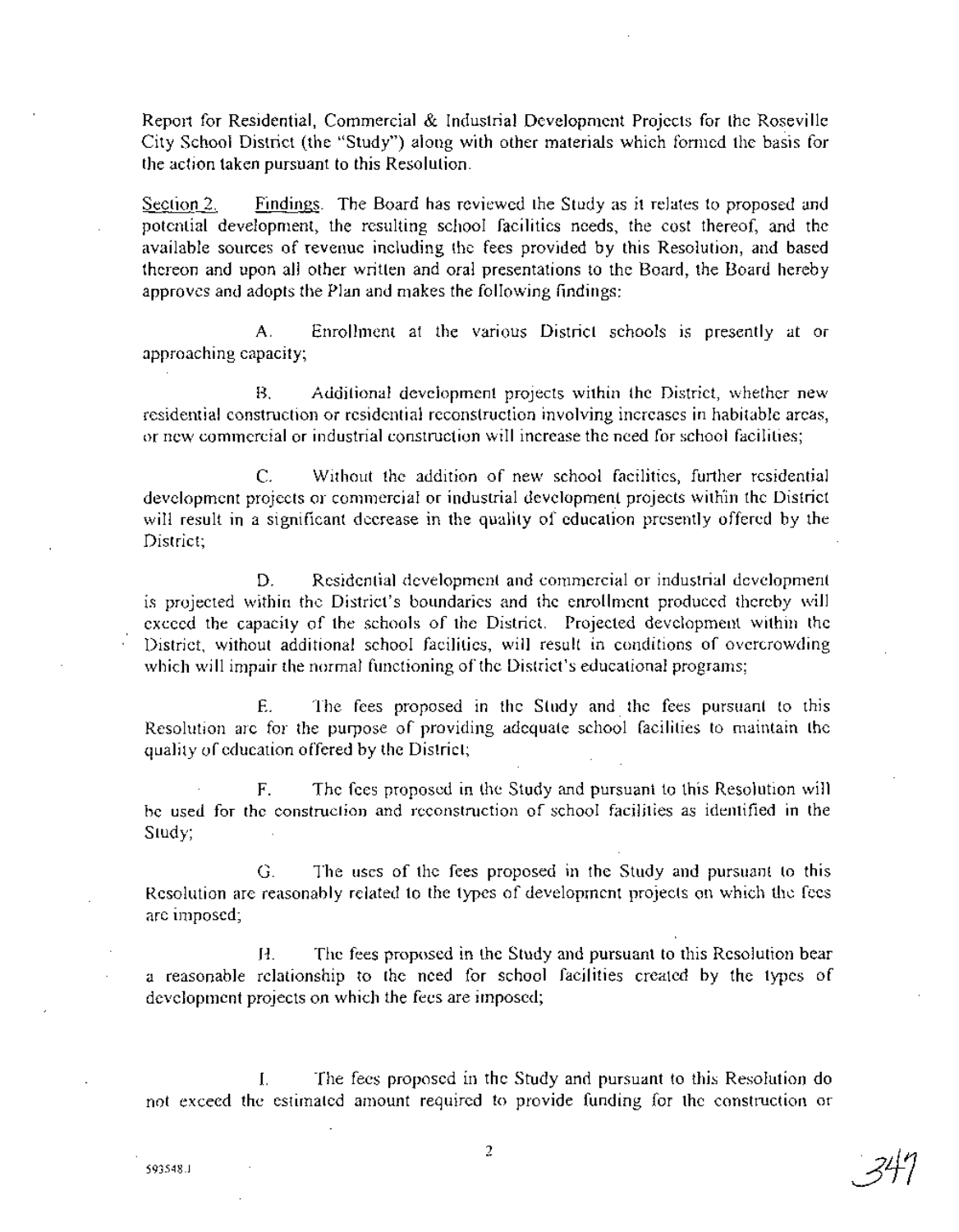reconstruction of school facilities for which the fees are levied; and in making this finding, the Board declares that it has considered the availability of revenue sources anticipated to provide such facilities, including general fund revenues.

J. . The fees imposed on commercial or industrial development bear a reasonable relationship and are limited to the needs of the community for school facilities and are reasonably related and limited to the need for schools caused by the development.

K. The fees will be collected for school facilities for which an account has been established and funds appropriated and for which the District has adopted a construction schedule and/or to reimburse the District for expenditures previously made.

Section 3. Fee. Based upon the foregoing findings, the Board hereby approves fees in the amount consistent with the District's Study and not more than the maximum amounts established by the State Allocation Board on January 23, 2008. Specifically, the District hereby establishes a maximum fee per square foot of development as follows:

- A.  $$2.97$  per square foot of multi-family residential development.
- B. \$2.97 per square foot of single-family residential development.
- C.  $$0.47$  per square foot of commercial/industrial development.
- D.  $50.47$  per square foot of senior housing as defined in Civil Code Section 51.3.

The fee shall be the lesser of the maximum established or that amount provided for pursuant to agreement with the high school district, as may be amended over time. Currently, the agreement between the districts provides that the District shall levy 60% of the residential fee and 60% of the commerciaVindustrial fee. The total fees levied within the districts do not exceed the maximum amounts as established by the State Allocation Board as follows:

A. \$2.97 per square foot ofresidential development.

B.  $$0.47$  per square foot of commercial/industrial development.

Section 4. following: Fee Adjustments and Limitations. The fees herewith shall be subject to the

A. The amount of the District's fees shall be reviewed once every two years to determine if a fee increase according to the adjustment for inflation set forth in the statewide cost index for Class B construction as determined by the State Allocation Board· is justified.

B. The fees pursuant to this Resolution do not apply during the term of any contract. entered into between a subdivider or builder and the District, or any applicable city or county on or before January 1, 1987, that requires the payment of a fee,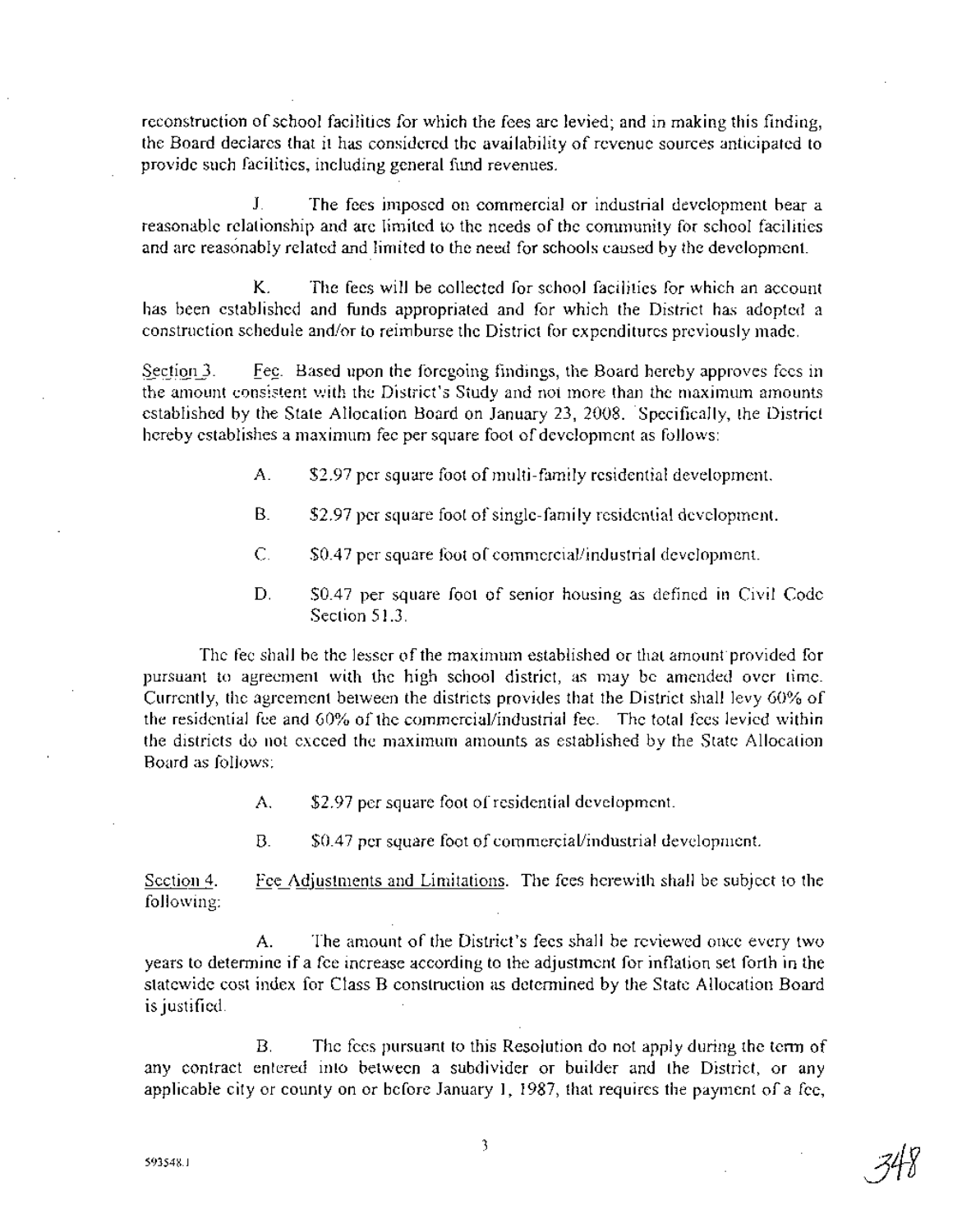charge or dedication for the construction of school facilities as a condition to the approval ofresidential development.

C. Any development project for which a final map was approved and construction had commenced on or before September 1, 1986, is subject only to the fee, charge, dedication or other form of requirement in existence on that date and applicable to the project. .

D. To the extent that the District is collecting fees pursuant to Chapter 407, statutes of 1998, (Government Code Sections 65995.5 or 65995.7) commonly knqwn as SB 50, the District's portion of the fee adopted hereunder would not apply to any new residential construction.

Section 5. Additional Mitigation Methods. The policies set forth in this Resolution are not exclusive and the Board reserves the authority to undertake other or additional methods to finance school facilities including but not limited to the Mello-Roos Community Facilities Act of 1982 (Government Code §§53311, et seq.) and such other funding mechanisms as are authorized by Government Code Section 65996. This Board reserves the authority to substitute the dedication of land or other property or other form of requirement in lieu of the fees levied by way of this Resolution, so long as the reasonable value of land to be dedicated does not exceed the maximum fee amounts contained herein or modified pursuant hereto.

Section 6. Implementation. For residential, commercial or industrial projects within the District, the Superintendent, or the Superintendent's designee, is authorized to issue Certificates of Compliance upon the payment of any fee levied under the authority of this Resolution.

Section 7. California Environmental Quality Act. The Board hereby finds that the fees provided by this Resolution are to obtain funds for capital projects necessary to maintain service within the District and that therefore this action is statutorily exempt from the provisions of the California Environmental Quality Act (CEQA).

Section 8. Commencement Date. The fee approval called for herein shall become effective 60 days hereaftet, on August 25, 2009.

4